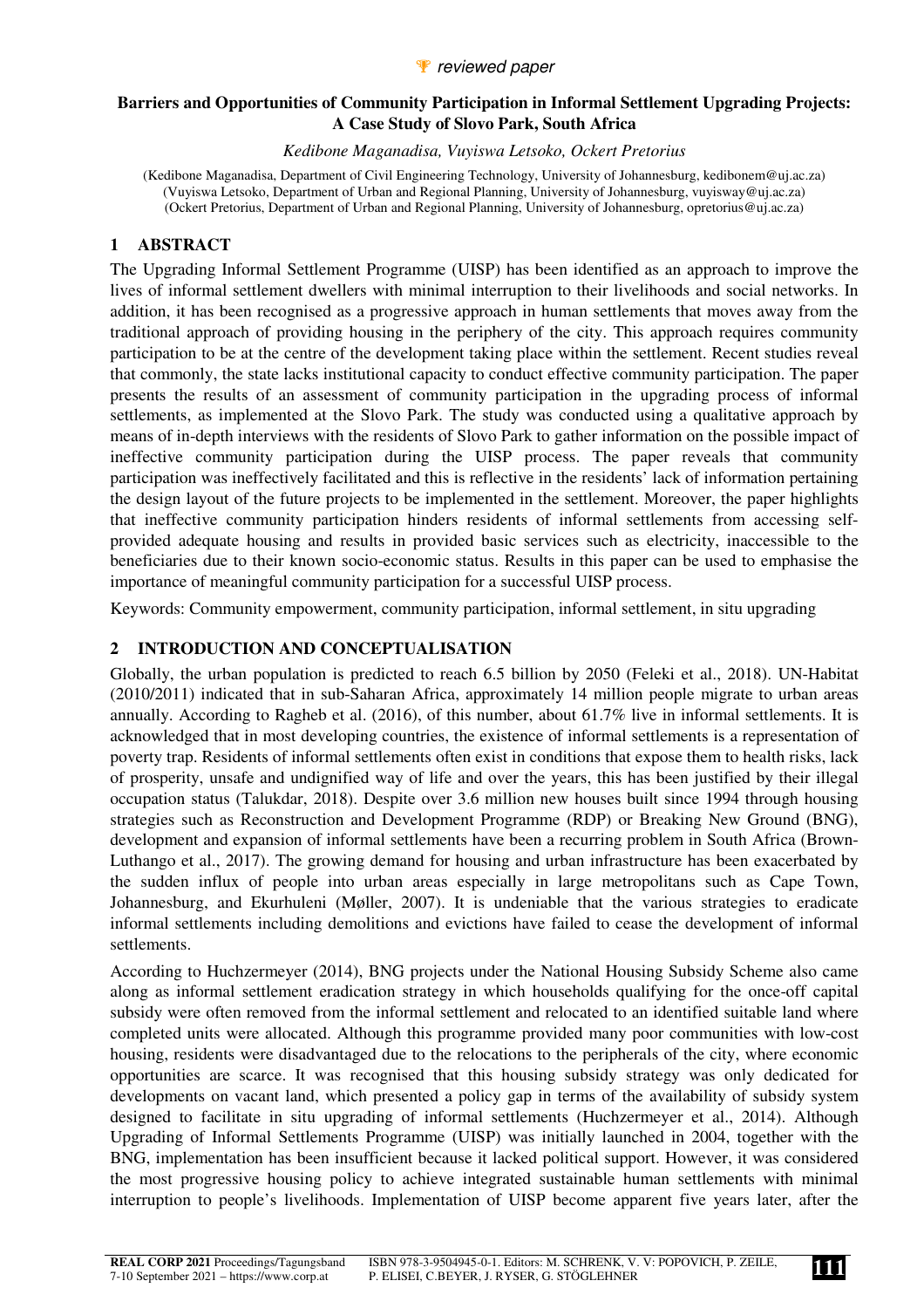programme was introduced as Chapter 13 of the National Housing Code and National Upgrading Support Programme (NUSP) was incorporated to promote and support the implementation of UISP (Huchzermeyer et al., 2014).

Not only was this an attempt to close the policy gap, it was also an acknowledgement that informal settlements are a part of the urban topography and have the potential to address the increasing housing backlog (Wekesa et al., 2011). In situ upgrading of informal settlements has been regarded as an approach with minimal disruption to the livelihoods and social networks of informal settlement residents while improving their living conditions. Any upgrading intervention including UISP should consider the socioeconomic status of the informal settlement to enable provision of basic services that can be accessible to the beneficiaries. UISP requires that there be a proactive community involvement in addressing their own developmental needs (Del Mistro & Hensher, 2009). The role of community participation in the UISP process is to ensure better planning and increase efficiency during the project, ensure that communities' real needs and issues are reflected upon, resulting in better cost recovery after the completion of projects. Furthermore, it enables skills transfer, ensure effective use of resources and ensure affordability (Marais & Krige, 1997; Marais & Ntema, 2013 and Wekesa et al., 2011).

Community participation in the planning process of in situ upgrading goes beyond just allowing community members to make decisions on the suitable product (Meredith & MacDonald, 2017), it can also be a key tool to enhance the community's self-reliance which could encourage innovative self-built or upgrade of their housing structure (Georgiadou & Loggia, 2016). However, Ziblim et al., (2013) observed that in practice, community participation is an administrative façade comprising of arranged meetings, with experts already designed and finalised plans, thus allowing little room for community participation and influence. Public officials often avoid real participatory processes in project planning, because they assume that these are not only "time-consuming," but also, can be "unpredictable" and "messy" (Ziblim et al., 2013).

Recent literature (Mathekga & Buccus, 2006; Ntema et al., 2018; Wekesa et al., 2011; Ziblim et al., 2013) only focuses on the lack of institutional capacity to facilitate real community participation which results in unsuccessful in situ upgrading of informal settlements. However, there has not been enough attention on the impact of ineffective community participation on the beneficiaries of upgrading processes. Given the gap in literature, the study assessed the barriers and opportunities of community participation and possible impact of ineffective community participation, with specific focus to the upgrading process of Slovo Park informal settlement. Subsequent sections of this paper highlight the review of related literature, the methodology adopted, the results, and based on the findings conclusions are drawn.

## **3 LITERATURE REVIEW**

## **3.1 The history of South African housing and informal settlement upgrading**

The South African post-apartheid government inherited a housing backlog from the apartheid regime. However, since 1994, the housing backlog has worsened and continue to grow especially in the major cities (Moola et al., 2011). A democratic South Africa resulted in the sudden influx of people into urban areas especially in large metropolitans such as Cape Town, Johannesburg, eThekwini and Ekurhuleni. With growing population, the demand for housing and urban infrastructure accelerated beyond the metro's capacity to keep up with the pace (Møller, 2007). The first approach to curb the housing backlog under the new democratic South Africa was through the RDP which focused on ownership and delivering starter home on a plot of land for the poor, with the target to deliver 1.6 million units by 2004 (Ojo-Aromokudu, 2013). According Esteri (2018), the first 1 million housing units were targeted to be delivered in the first 5 years since 1994. This appeared to be too much concern on the quantity of housing delivery while quality was compromised. The launching of BNG in 2004 was a shift from quantity to quality, presenting a comprehensive plan to developing sustainable human settlements. The key objective of BNG was to eradicate informal settlements, yet in 2018, 14 percent of the urban population was recorded to be living in informal dwellings (Esteri, 2018). Despite over 3.6 million new low-cost housing built since 1994 through the traditional subsidy-linked housing programme, development and expansion of informal settlements have been a recurring problem in South Africa (Brown- Luthango et al., 2017). In 2014, South Africa had a housing backlog of 2.3 million, this backlog was further estimated at 2.3 million in 2018, increasing with around 178 000 units yearly (Esteri, 2018).

**112**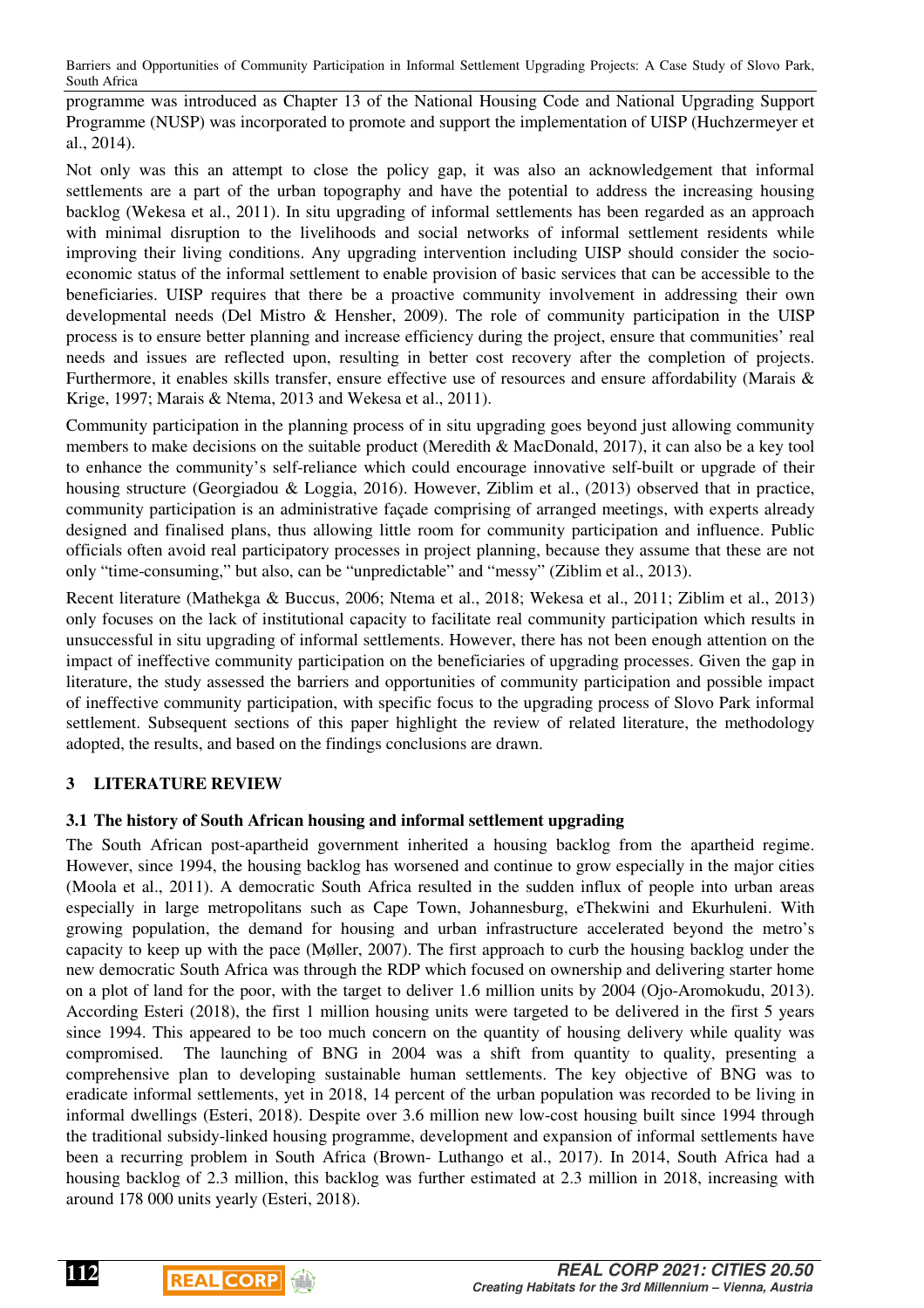It is argued that RDP and BNG have had unintended housing policy outcomes as it is evident that they are not successfully curbing the housing backlog, there is slowdown in delivery; inadequate housing has been delivered and continued growth of informal settlements in the major metropolitan cities (Ojo-Aromokudu, 2013). Both policies haven been largely criticised for their lack of inclusion of community participation and common practice of relocation of residents of informal settlements. These housing policies have undermined the livelihoods and existing fragile social networks of the poor and have perpetuated the apartheid urban planning strategies which have marginalised the poor (Cirolia, 2017). It became clear that the conventional model and largest subsidised housing programmes were not cost effective, inflexible and environmentally unsustainable and this presented a policy gap in terms of the availability of subsidy system (Huchzermeyer et al, 2014).

Upgrading Informal Settlement Programme was regarded the first progressive housing policy which promote in situ upgrading of informal settlements in suitably located land with minimal disruptions to livelihoods, social networks and minimal relocation while enhancing community participation (Huchzermeyer, 2014). Although UISP was introduced in 2004 through the BNG, there was insufficient political will and consensus to operationalise the incremental upgrading approach. Yet, through UISP, incremental provision of essential services for informal settlements can achieve immediate relieve residents of informal settlements are in desperate need of and it is cost effective (Misselhorn, 2017). However, since the incorporation of UISP into the Chapter 13 of the National Housing Code and NUSP in 2008, the country has witnessed pilot projects of in situ upgrading aiming at achieving National Development Plan 2030 (NDP) Outcome 8 'Human Settlements' – upgrading of 400 000 households in informal settlements by 2014 (Huchzermeyer, 2014). NUSP's main task is to promote and support the implementation of the UISP in terms of co-ordination with sectors and partners involved as means to ensure that government's capacity and professional practitioners is strengthened to implement community-based incremental upgrading, mainly in the metropolitan cities (NUSP, 2015). When implemented, UISP can benefit many amongst the 2700 informal settlements that have been developed over 2 decades ago as temporary transit camps or reception areas and have since been awaiting formalisation and incremental provision of basic services (Huchzermeyer, 2014). Nonetheless, it is evident that the target to upgrade 400 000 informal settlements in well located land by 2014 could not be achieved and it is argued that ineffective community participation and partnership have been a major impediment to effective in situ upgrading (Misselhorn, 2017).

# **3.2 Community participation in in situ upgrading process**

## 3.2.1 Developing countries context

Developing countries such as to mention but a few, Egypt, Nigeria and Kenya have undertaken an initiative to achieve the UN Millennium Development Goals (MDGs), Goal 7 Target 10, to expressively enhance the lives of more than 100 million informal settlement dwellers by the year 2020 (Ziblim et al., 2013). Egypt's approach to informal settlement was the incorporation of Participatory Development Programme in Urban Areas (PDP) on the Informal Settlements Development Facility (ISDF) in 2008. The PDP promotes the implementation of participatory practices in urban upgrading between local government and civil society organisations (including residents of the informal settlement) to ensure adequate service provision (Khalifa, 2015). However, ISDF review conducted by El Maabady (2015) indicated that there was no real community participation in the ISDF process. According to El Maabady (2015), although this upgrading programme was only focused on providing funding for the construction of housing units for the residents, this was done without taking into consideration the needs and socio-economic circumstance of the beneficiaries. As such, living in the provided units was a high-priced option for the poor and the non-provision of power supply resulted in many reinstating illegal electricity connection in the newly provided housing units (El Maabady, 2015).

Ineffective community participation in the Nigerian Re-development project has been a contributory factor for poor response to informal settlements. Although the re-development policy was focused on improving the quality of life of the residents of informal settlements, beneficiaries were largely dissatisfied with the standard of housing provided. As such, the government's purpose was defeated by the selling and renting out of the provided housing units. It was argued that the re-development project was a top-down initiation, thus a size one fit all strategy not precisely suitable for the informal settlement upgrade of Port Harcourt.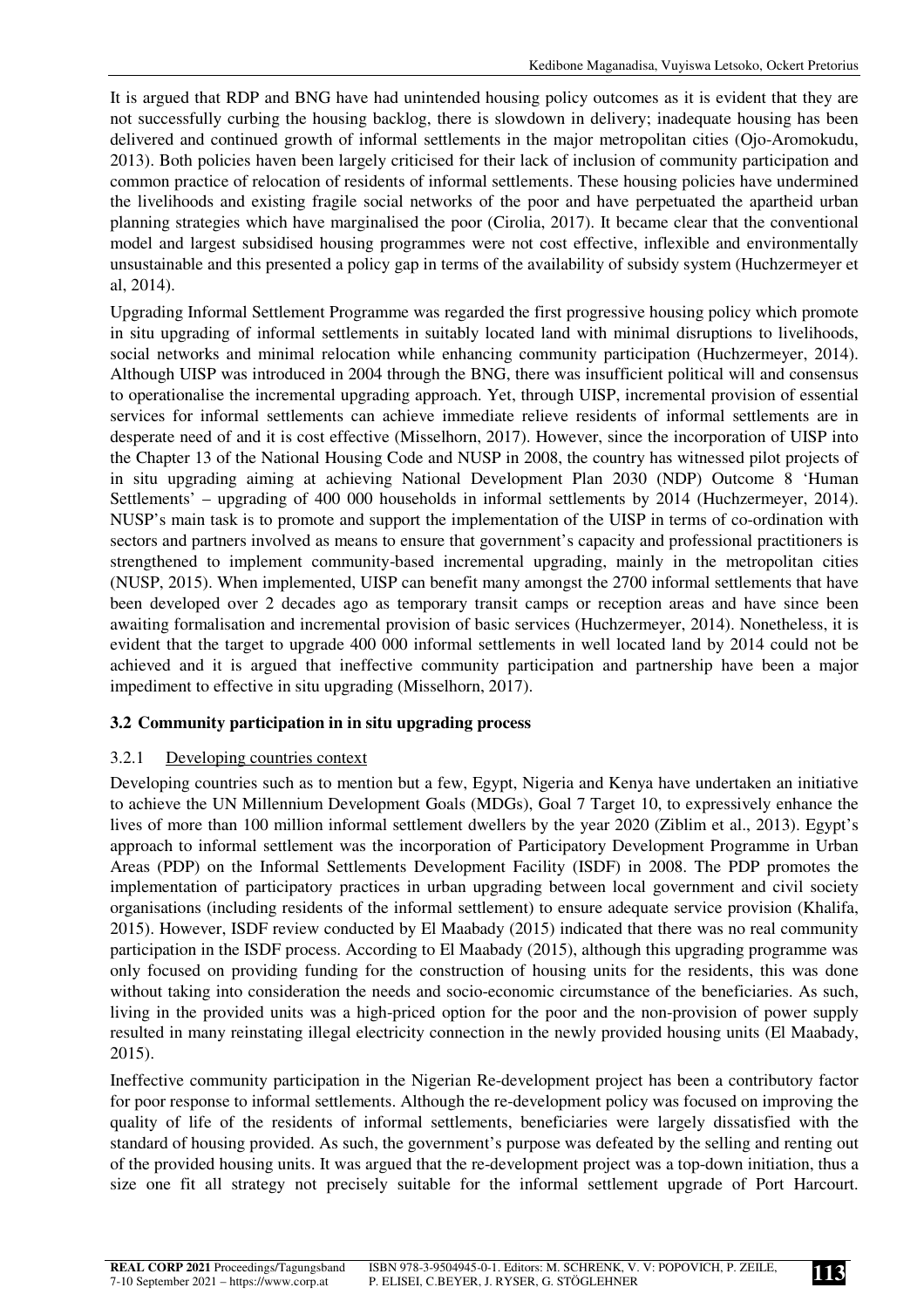Furthermore, the upgrading project was planned and implemented without involving the residents as an important part of the project (Obinna, et al., 2010).

Kenya's Slum Upgrading Programme (KENSUP) of 2003 also suffered from the barriers and missed opportunities of community participation which consequently reflected disregard for the existing socioeconomic circumstance of the beneficiaries. Although the initial project was to upgrade the Kibera-Soweto village, the housing units that were prearranged were accommodative to the middle-class standard and posed affordability challenges to the intended beneficiaries. The provided housing units consisted of a twobedroom and a multi-story single unit unsubsidised mortgage that was intended to be rented out for beneficiaries to afford mortgage repayments. Many recipients leased their units and found alternative and affordable accommodation elsewhere, in poor living conditions. It is argued that the redevelopment "upgrading" strategy undermined aspects of affordability and tenure security, therefore, it is perceived as a suspension to addressing informal settlements and not a solution (Huchzermeyer, 2008).

### 3.2.2 Defining community participation and its significance

It is important to note that the shift to informal settlement upgrading is stimulated by mainly the growing demand for adequate housing and expansion of informal settlement. The urban poor have nowhere else to go and have found an alternative affordable accommodation commonly closer to their workplace. Over the years, they have managed to turn informal settlements into a functional space, often through illegal connection to water and electricity supply. When providing incremental upgrading of basic services, the municipality is building on what has already been built by the community in order to integrate the settlement into the town or city. For this to be achievable and sustainable, residents are to be made partners in the upgrading process and stakeholders in the town or city. Thus, community participation is a pre-requisite (Misselhorn, 2017). Community participation can be defined as a process where the concerned individuals are consulted, empowered, and influence the change that is meant to better their life (El Menshawy et al., 2011).

Although community participation is a process politician find to be forced on them and unfruitful because in many occasions, it becomes a platform for complaints and protests against non-delivery of services, but if conducted effectively, it can benefit politician too (Misselhorn, 2017). Meaningful community participation is crucial for the sustainability of the in situ upgrading post-implementation (El Menshawy et al., 2011). It also has the potential to achieve an everlasting collaboration between communities and government (Simone et al., 2005). Thus, community participation is a key principle of UISP, as such, funding is made available to municipalities and are encouraged to apply for additional funding for external capacity to support participation processes (NUSP, 2015). According to El Menshawy et al. (2011), capacity building, both on leadership skills and technical knowledge is imperative for an effective community participation.

## 3.2.3 Stakeholders in in situ upgrading initiatives

According to NUSP (2015), participation must be undertaken through ward committees, and or Community Development Workers (CDWs), ordinary members of the community and other relevant key stakeholders (e.g. NGO's and or expects in the field). It is from such a structure that community participation process can lead to municipalities making well informed decisions that are based on the real needs of the community they serve. Simone (2005) highlights that in situations were varied interests are to be delivered, community consultation presents an opportunity for invloved stakeholders to openly bargain or negotiate and renegotiate functional compromises allowing greater flexibility, creativity and effeciency in the planning process. There will be better understanding of government's intentions and resource limitations it works under and gain community's buy in into the project through inclusive decision-making. Although not everyone within the community may have interest in participating, but for the purpose of meaningful participation, it is necessary that everyone be afforded an opportunity to do so (Burns & Heywood, 2004). The involvement of the vulnerable groups in the key stages of the upgrading can promote community empowerment and capacity building, develop sense of ownership in the project rather than being passive beneficiaries (NUSP, 2015).

## 3.2.4 Good practice and stages of participation process

Whenever a development strategy is considered, including for informal settlements, government must consider the following participation practices that have emerged from court cases in South Africa; respect



**114**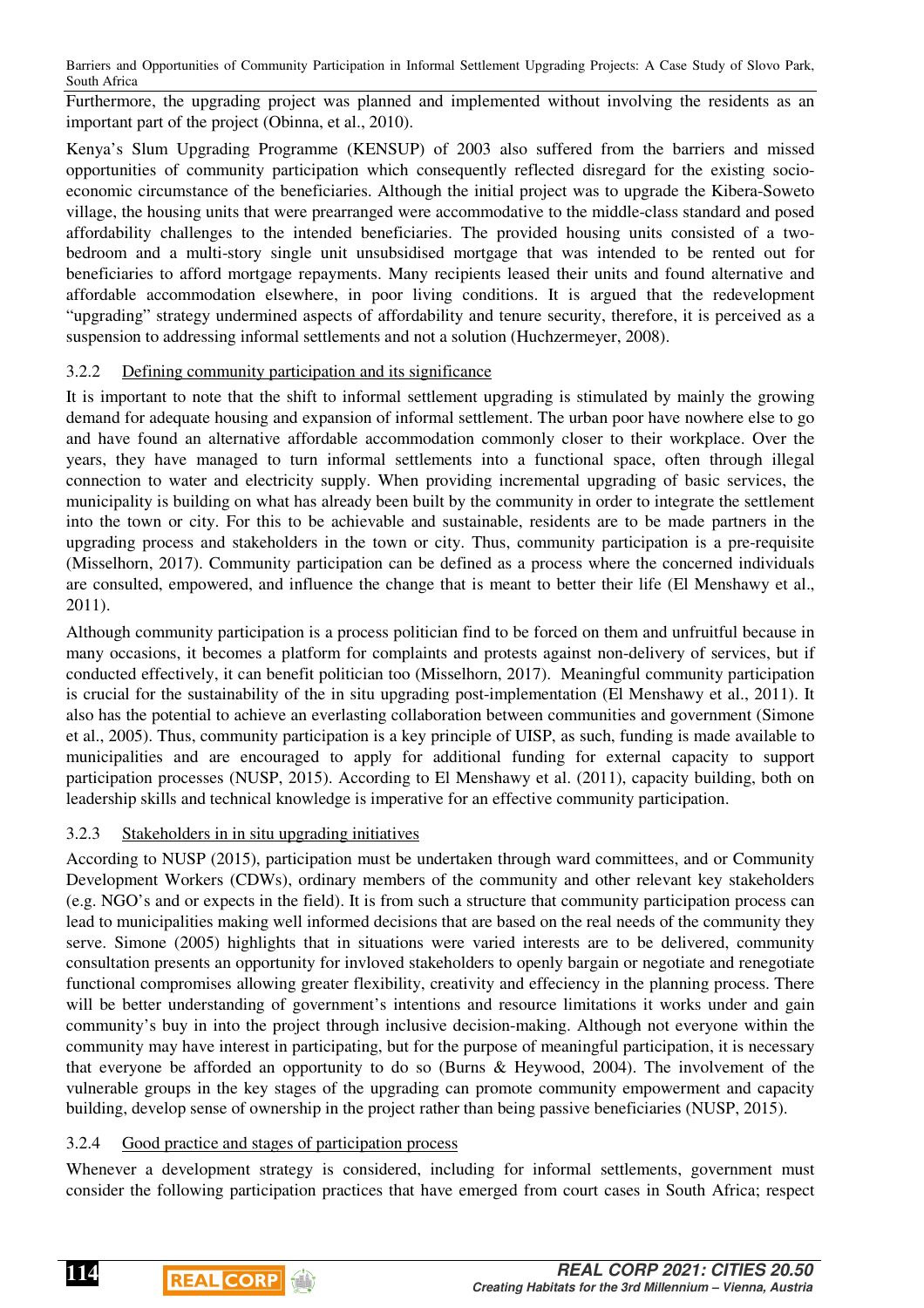and partnership, meaningful engagement, individual engagement, mutual consensus, adequate consultation and active participation. Although all the other practices must be considered, meaningful engagement is at the core of UISP as it encourages that all parties involved (community and municipality) have an open discussion to reach favourable decisions. As such, it is no longer considered meaningful if decisions were taken before the discussion took place because community members would not have been treated as partners in the process (NUSP, 2015).

Participation is an ongoing activity that may vary based on different stages but must be included in the entire UISP process. However, it is most crucial during discussions about development plans of the community. There are 4 phases in the UISP process that require participation. Phase 1: Application – an opportunity for grassroot development where gathering information to assess and categorise of the community can be provided by the community members to form part of the pre-feasibility report. Thus, shared control or collaboration between municipality and community is required. Phase 2: Initiation – submission of the business plan will require cooperation from both the municipality and the community to ensure that the real needs of the end users are reflected. This can also be achieved at minimal consultation unless the community is of the opinion that unneeded project or business plan is drafted. Both application and initiation phase require all parties involved to participate because they involve much negotiation and decision-making, this is an important stage of participation. Phase 3: Implementation – due to the technical complexity, active community participation is rarely expected unless in a case where community involvement is optimal. Thus, the municipality takes full control of this stage. Phase 4: Consolidation – depending on the consolidation undertaken, participation will differ. If housing is provided through the subsidy, informed participation will apply but if there will be People's Housing Process, the community will take full control (NUSP, 2015).

### 3.2.5 Participatory methods and techniques

Participation methods are not a size one fits all. The best method to choose depends on the purpose, the desired level of participation and the guiding principles. With respect to upgrading, community-based planning method is commonly recommended, but action planning method has proven to work successfully. Action planning has elements of community-based planning, therefore, goes beyond community-based planning. The aim of action planning method is to empower communities to design their project layout, undertake implementation process and manage their own upgrading projects (NUSP, 2015). This method is highly recommended on a re-blocking process, which is another approach to upgrading. Re-blocking has been a common practice under UISP as an initial indicator for interim intervention for informal settlements. Re-blocking aims at addressing issues of safety and unhealthy living spaces especially in very dense informal settlements (Tshabalala & Mxobo, 2014). Re-blocking process is a community-driven exercise which results in the reconfiguring or rearranging of shacks according to the community-drafted spatial framework. The community members are in full control of the process of negotiating floor sizes, tearing down shacks and creating a community-based plan, subsequently building a stronger social cohesion and solidarity (Moreschi et al., 2012). During this process, officials and other involved stakeholders have the privilege to gain wisdom and better understanding of the community's perceptions by listening to stories, which form a significant part of a meaningful community engagement (Pinfold, 2015).

### 3.2.6 Challenges in the South African context

The South African challenges of community participation are not on the policy guidelines, but implementation. The principles of participation for informal settlement upgrading are clearly stipulated. Build common ground and knowledge between institutions and communities. This includes internal knowledge (life experience and skills) from the communities and external knowledge (technical and specialised knowledge) by municipalities and or specialists. Build mutual trust, make and deliver realistic promises. Stimulate engagement and communication that goes beyond the specific project deliverables, especially because post-implementation there is a continuous operating, maintenance, and urban management issues to address. Establish transparency during the entire process where the municipalities share information with the communities about problems, obstacles and challenges encountered including delays with funding or development approvals and do so as they arise. Perhaps some of these challenges can be dealt with collaboratively. Ensure that there is a community-based partner to effectively represent the community as this plays a key success factor (Misselhorn, 2017).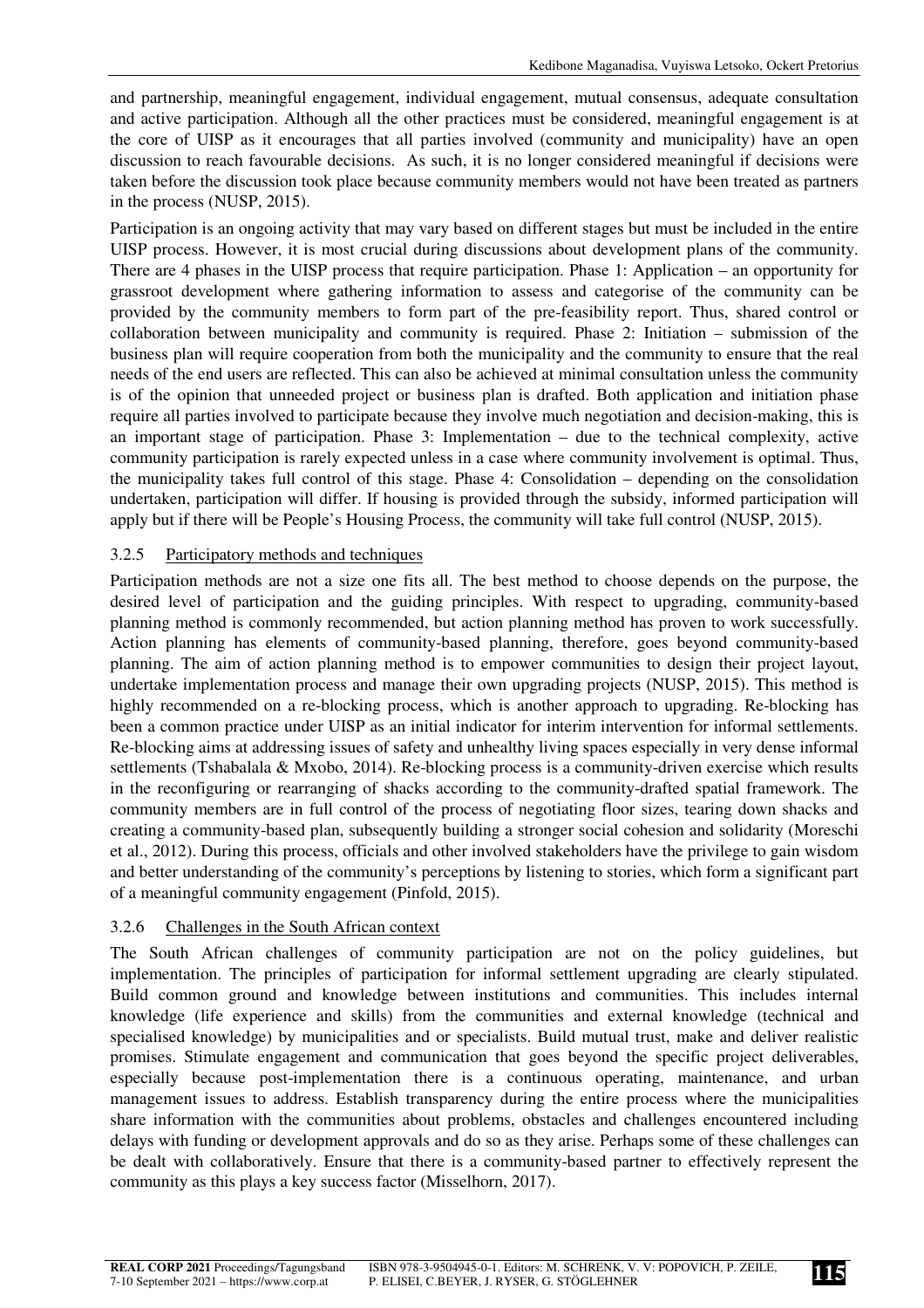However, in practice these principles are not implemented, and this has a negative effect on beneficiaries. According to Mathekga & Buccus (2006), lack of community participation has characterised the postapartheid South Africa over the years. Common reasons for the recurring culture have been the issue of lack of technical skills and lack of adequately trained personnel at local government level. However, this has been largely viewed as an indication that government undermines the importance and effect of active citizenship as crucial elements in a democratic setting, in which citizens should be recognised beyond just customers of social services. The numerous protests within communities are an indicator of dysfunctional relationships between citizens and government. Citizens are not well informed, particularly regarding participatory governance and public officials are yet to be educated on how to facilitate the process (Mathekga & Buccus, 2006). Thus, communities are not empowered with the knowledge and understanding necessary to make informed decisions. As such, instead of a meaningful community participation, in practice, communities play an advisory role. Top-down decision-making and planning of service delivery approach remains unchanged as participation by ordinary people is perceived as interfering with effective delivery of basic services (Thwala, 2009). In practice, community participation is an administrative façade comprising of arranged meetings, with experts already designed and finalised plans, thus allowing little room for community participation and influence. Public officials often avoid real participatory processes in project planning, because they assume that these are not only "time-consuming," but also, can be "unpredictable" and "messy" (Ziblim et al., 2013). An example would be the implemented in situ upgrading in the community of Makhaza (Khayalitsa) and New Rest (Gugulethu) Cape Town. The City of Cape Town only focused on the quantity of houses needed to be built and leaving little opportunities of open spaces for cooking stokvel, shop spaza, sewing groups, cultural activities, burial societies and socials which women in this community used as survival strategies, social interaction, communication and reciprocity. This was evidence of lack of participation and consultation with the community during the planning process and the City of Cape Town also admitted that designs commonly do not put additional consideration of women and their social networks (Massey, 2013). Informal settlement upgrading projects that were supported by NGOs such as Shack Development International (SDI) have been more bottom-up, grassroot approach of participation and have better responded to the needs of residents (Cirolia, 2017).



Fig. 1: Location of Slovo Park, Gauteng, Johannesburg.

 $\begin{array}{c} \hline \end{array}$ 

**REAL CORP** 

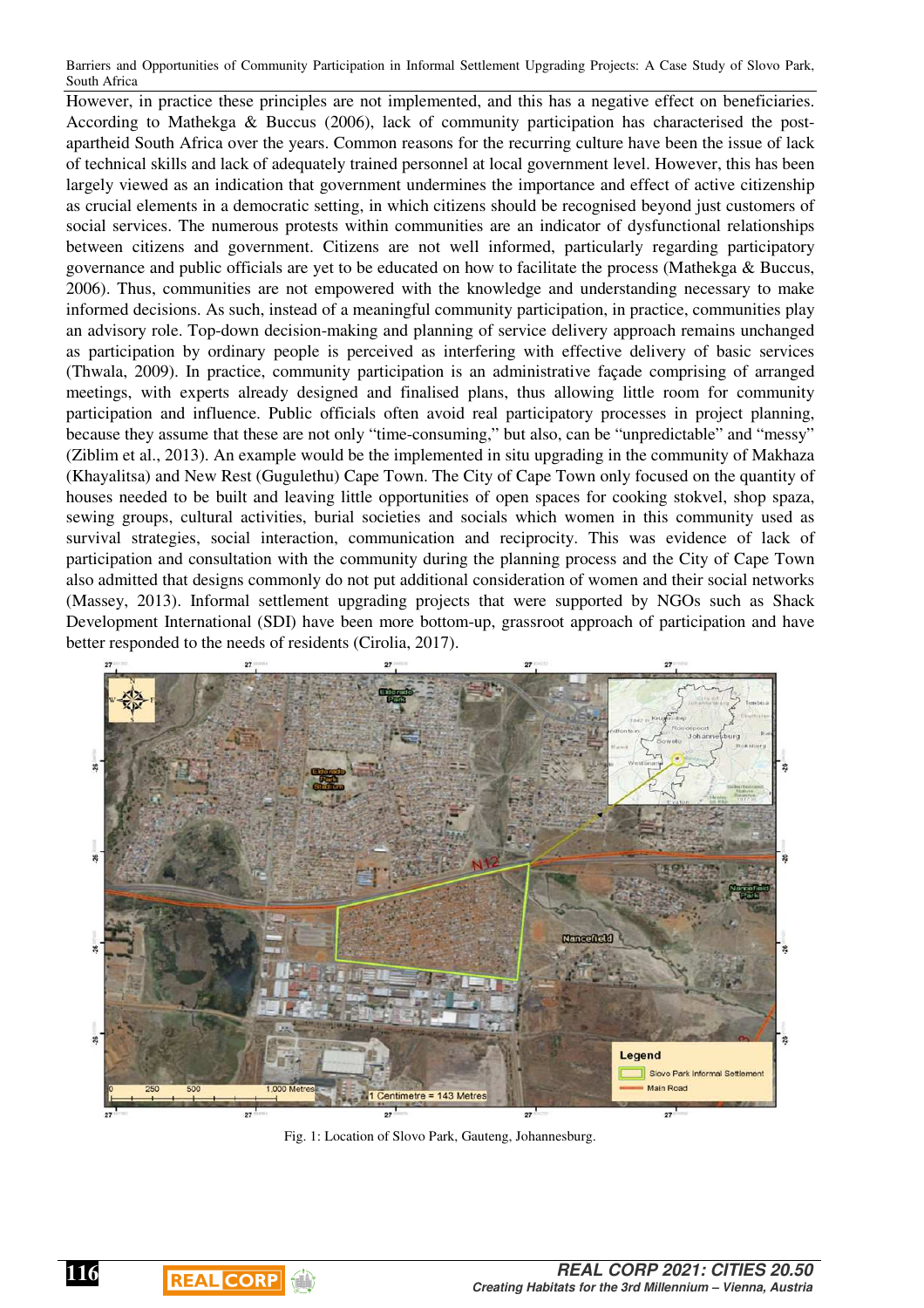## **4 UNPACKING THE CASE STUDY**

Slovo Park informal settlement is in Johannesburg, Region G, next to the Nancefield Industrial area between Nancefield, Eldorado Park and Bushkoppies. The settlement was established in the early 1990s by mainly individuals seeking accommodation closer to their workplace and it has since been expanding (Tissington, 2012). In 2011, Slovo Park consisted of a population of more than 5000, about 1600 households amongst the 1 050 stands. There are no recent statistics of the total number of the population currently living in Slovo Park. Figure 1 below, displays the location of Slovo Park informal settlement within the Gauteng Province, Johannesburg.

Justification for this study area is that it is one of the oldest informal settlements in Johannesburg and recently received a favourable court ruling to have the settlement upgraded through the UISP. City of Johannesburg (CoJ) has submitted a business plan in application for UISP funding from Provincial Housing MEC. Nonetheless, Slovo Park is at Phase 3 of the UISP because incremental provision of basic services such as water supply, pit toilets, electricity and weekly refuse removal have been implemented. Therefore, "moving towards bulk engineering service provision which includes sewerage and storm water drainage, housing provision and roads" Respondent 1. As discussed in the previous section, phase 1 and 2 of UISP process are the most important stages requiring community participation and by the time in which the study was conducted, these phases have been concluded in the study area. This research focused on exploring the barriers and opportunities of community participation that took place during these phases as well as phase 3 and implications of ineffective community participation on the beneficiaries of the upgrading.

# **5 RESEARCH METHODOLOGY**

The research objective is set out to assess the barriers and opportunities of community participation and the implications of lack of real community participation in the UISP process, studying Slovo Park informal settlement upgrading. This study is qualitative, thus, explores the objective of the study under investigation in the natural setting in terms of behaviours, varied perspectives, and life experience. In this study, in-depth interviews and field observation were conducted. Snowball sampling was utilised to identify ten interviewees that participated in the study, targeting specifically individuals older than 20 years, preferably the elder in the family, until sample saturation was reached. The researcher had purposefully selected ten interviewees consisting of ordinary community members, a community leader who is a local church pastor and member of the community development forum, and an additional two municipal officials. The collected data was analysed through latent content analysis, through which theme development from the interviews was applied. Interview questions were written in English but the interviewees were interviewed in the participants preferred language, which was mostly Southern Sesotho and IsiZulu. Translation from English written questions to these indigenous languages was simplified by the researcher's understanding of the language, cultural norms of the participants and elaborations were necessary. This is because the researcher avoided compromising the quality of the response, thus, this approach helped in preserving high quality in the answers provided by participants. Within 24 hours of the interview sessions, the recorded interviews were translated into English by the researcher and a transcription of each interview was created. Through the transcribed interviews, the researcher established several themes that emerged consistently. Including the following:

Officials' incapacity to facilitate community dialogue

Uncertainty about tenure security

Unaffordability of the provided services

## **6 STUDY FINDINGS AND DISCUSSIONS**

This paper provides details of views emerging from interviews and the literature, with an emphasis on the barriers and opportunities of community participation and the impact of ineffective community participation in the UISP process.

## **6.1 Officials' incapacity to facilitate community dialogue**

In the study conducted in Slovo Park informal settlement, ordinary community members did not seem to be actively involved in the participation process because they formed a community development forum named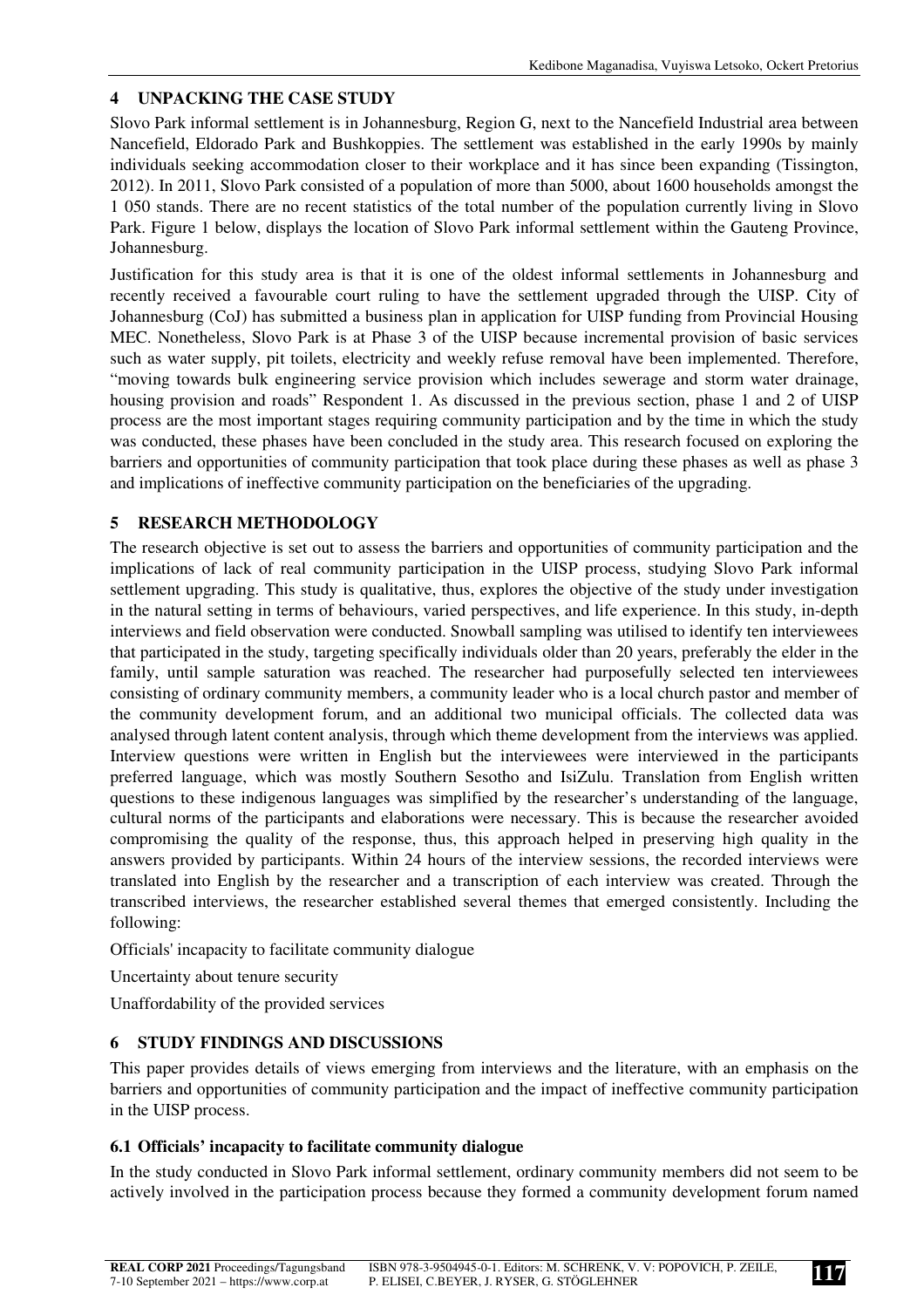Slovo Park Community Development Forum (SPCDF) to represent them. As such, the committee members consisting of a small proportion of the entire community generally consult and compile a list of the community's needs to present them at core meetings with other stakeholders. From interviews conducted with the CoJ municipal officials, it was discovered that the meaning of community dialogue as an important part of UISP process was not fully understood. The officials were not fully capacitated to handle challenges that arise when engaging a community that commonly have different opinions. This was indicated by Respondent 1 when he said "groups of political infighting whenever department conduct meaningful consultations with entire community blocks. Frivolous interruptions with planning processes especially during engagements with each and every stakeholder. Stakeholders availabilities during critical decisionmaking points in order to move forward with project plan. For instance, layout plan was objected against at a very late stages process after agreeing about it earlier. Earlier agreements on contents of draft layout shaped the following activities, any amendment changes entire complexion of previous agreements".

This was also admitted during an interview with Respondent 2 who is also a municipal official from CoJ. When the participant was asked to identify challenges in planning and implementing in situ upgrading, he expressed his views and indicated that "….lack of understanding of the programme by government… lack of skills and interest by government".

From what had been said, it is clear that understanding of the UISP process, particularly the aspect of community dialogue where planning process is consent was lacking. Thus, presenting a barrier for effective community participation. There were no capacitated agents from the municipality to facilitate community dialogue that will result in mutual agreements. NUSP (2015) indicated that phase 1 of UISP process thrive on meaningful community participation as these are the key stages were negotiations and decision-making occur concerning the development plans of the community. This presents a missed opportunity to understand the real needs of the end-users and open discussion to allow better understanding of government's resource limitations. This is also evident to Mathekga & Buccus (2006) argument that public officials are yet to be educated on how to facilitate community participation process. Marais & Krige (1997) argued that community participation to an effective and successful project is complicated, as such cannot be accomplished without conflicts, however, it is essential to lead to effective resource utilisation. According to Wekesa et al. (2011), it remains the officials' responsibility to educate and build capacity to enhance their participation, liaising between the community, local authority, and landowners to decide the most appropriate intervention strategy. Ziblim et al. (2013) urged that in practice, community participation is an administrative façade. Officials tend to create false expectations and subsequent disappointments in the minds of community members, who thought their views, could significantly shape decision-making in the upgrading of their settlement. This is because earlier to arranged meetings, experts would have already designed and finalised plans, thus allowing little room for community participation and influence. Ziblim et al. (2013) further indicated that public officials often avoid real participatory processes in project implementation, because they think that these are not only "time-consuming," but also, can be "unpredictable" and "messy". Unfortunetly stakeholder's unwillingness to create space for bargaining or negotiation within broad base interaction is not an attitude only seen in South Africa but in many African cities. Local authorities tend to avoid the degree of technical frameworks that comes with community consultation (Simone et al., 2005). Thus, the likelihood to implement top-down decision-making where planning and design is concerned and treating people's participation as an advisory role as indicated by Thwala (2009). However, effective community engagement and participation where ordinary community members are actively involved is necessary and can be benefiacial to both the community and the municipality. Besides it being a good practice, scholars (Burns & Heywood, 2004; Misselhorn, 2017; Moreschi et al., 2012; Pinfold, 2015 and Simone et al., 2005) observed that it has the potential to build a stronger social cohesion and solidarity, presents a privilege for stakeholders involved to gain wisdom and better understanding of the community's perspective, and develop sense of ownership amongst the beneficiaries. Most importantly, it has the prospects to achieve an everlasting collaboration between communities and government beyong the project.

### **6.2 Uncertainty about tenure security**

Despite the confidence that eviction is no longer a threat for stand owners, it was also discovered during interviews that some residents needed more than just stand numbers and electrification to have their tenure



**118**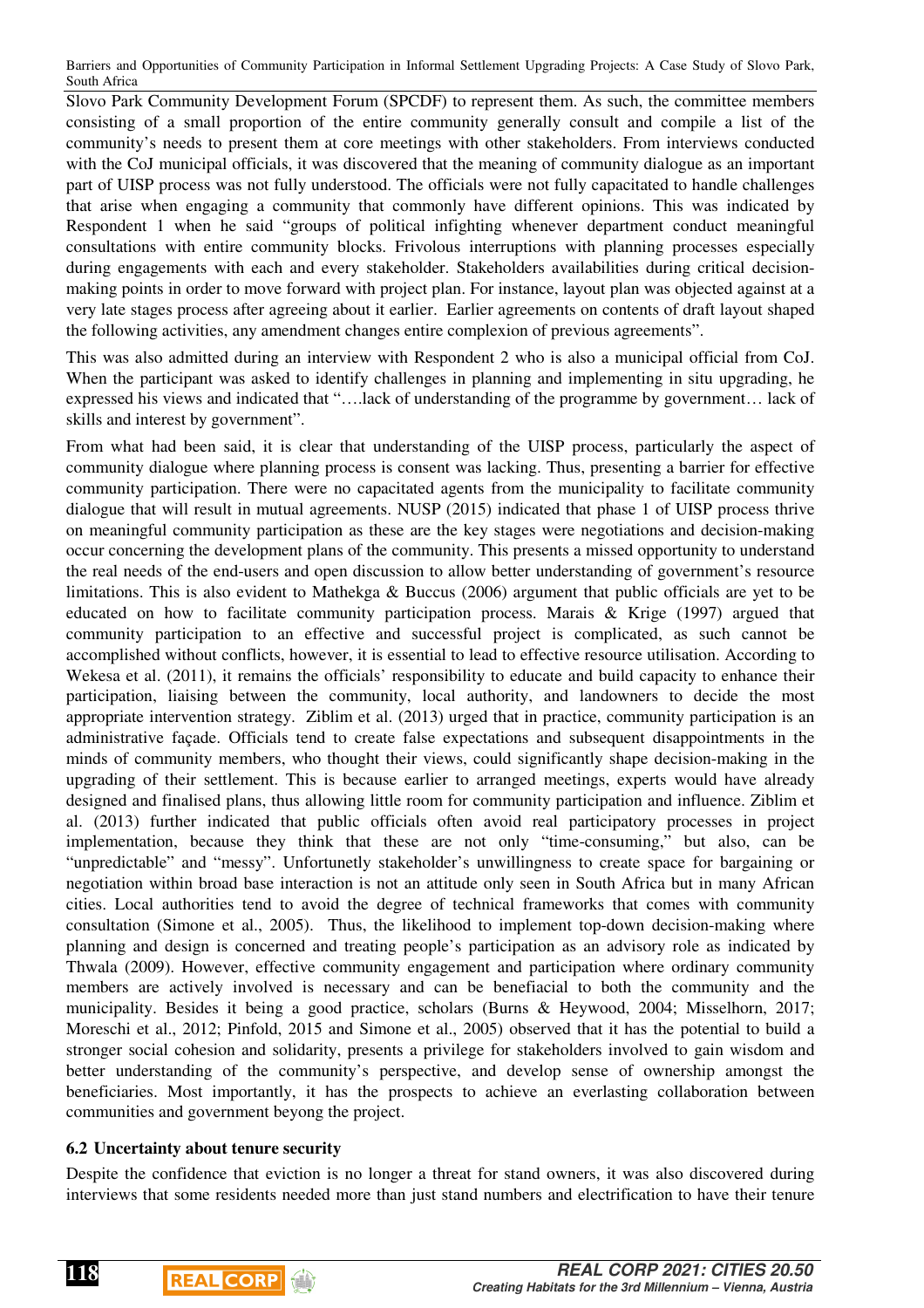security guaranteed. Participants indicated that despite the formalisation of the settlement and acquired land tenure security, they are unable to improve their housing structure. Respondent 3 expressed the following views "if we were to be aligned properly in a sense of sharing the plan with us where the installation of sewerage pipe will be, this would enable us to start investing in our properties in a form of building formal structures. Until then, we are compelled to stay in shacks because we don't want to risk our limited financial resources in building where we will be forced to demolish…". Another participant in the study who indicated that the settlement has been regularised and have access to basic services they previously did not have indicated that other community members have started improving their housing structure, if resources were available, she would do the same. These were expressions made by Respondent 4, who said "I have a stand number that reassures me that I will not be relocated. Even if they change these numbers every 10 years, no one can claim my stand. In the yard, I have electricity cable connected only to my house, as such, rentals are not a threat because it is clear to them too that the stand belong to me. If I had financial resources, I would build a formal structure just like some of the community members who have already started".

These are clear effects of missed opportunity for community participation during the planning phase of UISP process. Although the settlement has been formalised and land tenure security is attained, the community is unable to improve their housing structure in order to improve their overall quality of life. This is presnets a clear indication that the community was not actively involved in the layout design of this settlement. Usavaovitwong (2012) indicated that in cases where the community receiving an informal settlement upgrading programme is involved in the planning of the project, such important information is readily available. According to Arimah  $\&$  Branch (2011), land tenure security should encourage beneficiaries living in informal settlements to improve their housing structure given their organisational skills and resourcefulness. However, this is not the case due to lack of crucial information pertaining the sewerage pipes sites and housing layouts. Residents anticipating housing demolition become discouraged from beginning processes of housing improvements including accumulation of financial resources because only people with good tenure security want to hold better control of their property (Nakamura, 2016). Furthermore, the omitted crucial information underpins the lack of support for Enhanced People Housing Process (PHP). Enhanced PHP policy is an important instrument for informal settlement upgrading to harness community driven initiatives to improve their top structure using own funding or social capital, but it is generally under-utilised (Misselhorn, 2017).

## **6.3 Affordability of the provided services**

During the interviews, it was revealed that although residents have access to electricity, using it comes at a higher cost. It was indicated that most of the community members are unemployed, they do not afford to constantly top-up electricity units. As such, they often have no choice but to go back to using unsafe options for lights and cooking. Respondent 5 and Respondent 6 who were participants in this study had this to say "access to electricity improved our lives because when we could afford to buy the electricity units we are able to charge our phones but because most of us are unemployed, electricity is expensive. As such, if one could not top-up the electricity units we go back to square one, use candles and cook with paraffin stove. Therefore, access is still a problem because of our socio-economic status" Respondent 5. Respondent 6 also highlighted that government provided free electricity in the ealier stage of installation. However, when a charge was implemented it was oberved that the units cost more compared to the rural areas. These views were expressed as follow "electricity is costly and I have come to realise that the units we get are not equivalent to the units people from rural areas get for the same amount of money. We do not get government subsidy towards electricity, yet initially we had free electricity for about 3-4 months".

Without social inclusion, tenure security cannot be achieved through in situ upgrading if the UISP process does not incorporate the enhancement of socio-economies of beneficiaries by means of community empowerment and skills transfers. Based on the statements made by the above respondents, it is evident that the implementation phase of this project missed an opportunity to empower the beneficiaries so that they can be less dependent on state subsidy. According to Huchzermeyer (2006), informal settlement interventions that are not accessible to beneficiaries will result in their displacement to housing options that offer affordability and, in many cases, these are new or existing informal settlements, irrespective of the inclusiveness of the initial allocation procedure. Huchzermeyer (2008) highlighted that displacement due to unaffordability was the reason for ineffectiveness of the Kenya Slum Upgrading Programme and key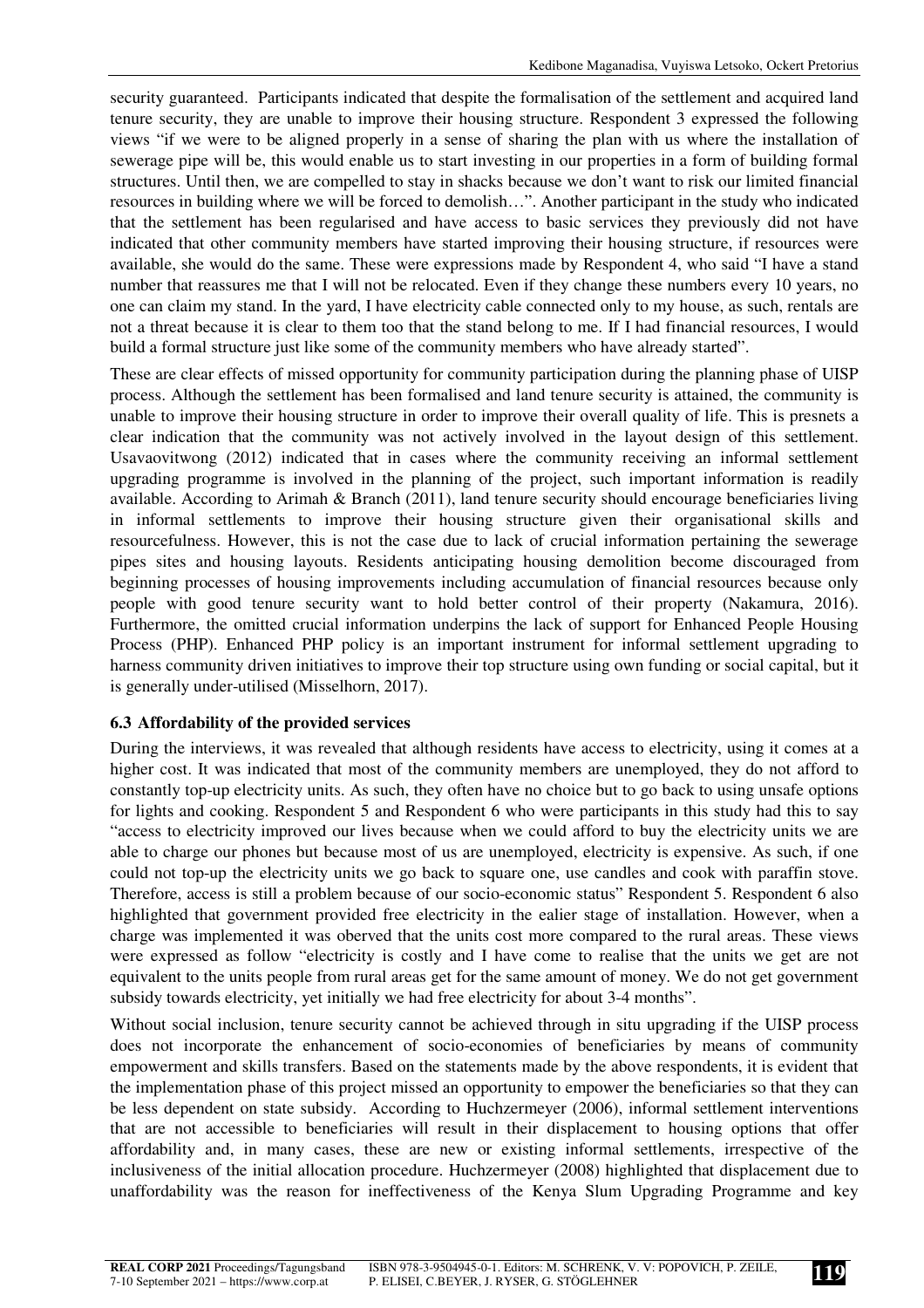contributory factor was lack of meaningful community participation. According to El Menshawy et al. (2011) and NUSP (2015), meaningful community participation is crucial for the sustainability of the in situ upgrading post-implementation. Thwala (2009) observed that commonly communities are not empowered with the knowledge and understanding necessary to make informed decisions while Mathekga & Buccus (2006) also made the same observation that citizens are not well informed about participatory governance. On the other hand, local government perceives citizens as mere recipients of service delivery. This presents a barrier of meaningful community participation and empowerment in which socio-economic status of beneficiaries could be matched to the delivered services to ensure sustainability of such services.

## **7 CONCLUSION**

The objective of this paper was to highlight the impact of ineffective community participation in the UISP process. A qualitative study was conducted using Slovo Park informal settlement as a case study. In-depth interviews were conducted with the residents of Slovo Park in order to gather views on the phenomenon. The following were the findings of the study. This paper has highlighted the lack of real community participation in the planning process of in situ upgrading implemented in Slovo Park informal settlement. This was indicated by the various community members interviewed in the study. Conflicts are unavoidable in an effective community participation because they form a crucial platform for negotiations and community buyin into the project. However, public officials lacked capacity to handle disagreements which arised during engagements with the relevant community representatives. This implies that the final layout design of the project was not concluded with the involvement of community members. Therefore, a top-down decision was made in this regard and this was reflected on views participants in this study had regarding lack of information about where sewerage pipe sites will be. The importance of active citizenships and good participation practice was not upheld in this upgrading process, as such, it is concluded that meaningful community engagement was not achieved.

The paper reveals that some of the residents have the financial resources to build a formal top structure but due to lack of information of the plans for engineering services such as sewerage pipe, are unable to invest in their property and build adequate housing for themselves. Some households have taken the risk for potential demolition when they built formal structures subsequent to acquiring land tenure. Adequate housing influences the environmental domain of the quality of life, as such it is no surprise that some residents of Slovo Park are eager to improve their housing structure. This is also an indication that availability of information pertaining sewerage pipe sites might encourage many others. Even if the consolidation plan for Slovo Park is not PHP, given the current housing backlog, discouraging PHP approach is a missed opportunity to curb an already burdened housing backlog.

The paper also reveals that ineffective community participation has resulted in the provision of services that are inaccessible to the beneficiaries. Community dialogue could have highlighted the socio-economic status of the residents of Slovo Park and ensured that the provided services matches the needs of the community. Since most community members of Slovo Park are unemployed, UISP process should have identified that electricity is an expensive commodity that required service providers to consider community empowerment by means of skills development. Community empowerment during the implementation process is essential, especially where the socio-economies of the poor have a direct impact on the sustainability of the upgrading post-implementation. The impact of unaffordability of services will ultimately result in the displacement of beneficiaries to new or existing informal settlements where affordability is guaranteed. Moreover, the fact that at phase 3 of UISP (implementation), minimal community involvement is expected, limits the community empowerment to cheap labour, rather than skill transfers and large-scale action planning approach where the community can undertake implementation process and manage their own upgrading projects.

## **8 LIMITATIONS OF THE STUDY**

Most of the residents of Slovo Park informal settlement do not understand the English Language fluently. As such, the researcher had to translate interview questions from English to either IsiZulu or Southern Sesotho during the interview in order to accommodate the interviewee. This limitation contributed to time consuming task of translation of all transcripts to English. Fixing of appointments with the relevant municipal officials proved to be another limitation to the study. The researcher had to postpone the interview because municipal

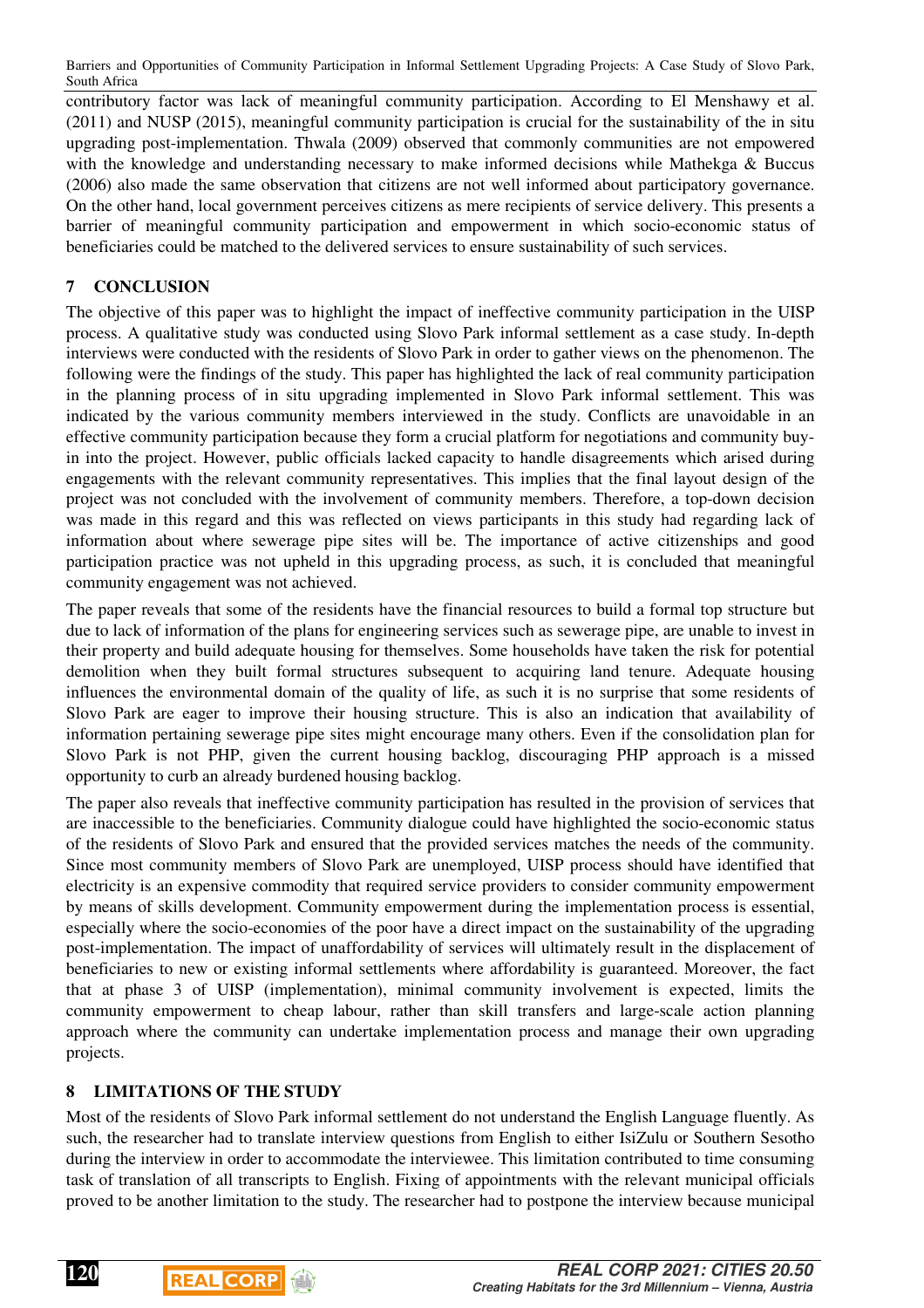officials were unavailable on dates or times previously arranged. Additionally, the research had limitation by methodology, as such further study can be conducted using quantitative approach with a larger sample and in other informal settlements to get a broader view of the topic.

#### **9 REFERENCES**

- Arimah, B. C., & Branch, C. M. (2011). Slums as expressions of social exclusion: Explaining the prevalence of slums in African countries. Paper presented at the OECD International Conference on Social Cohesion and Development, Paris, 20-21.
- Brown-Luthango, M., Reyes, E. and Gubevu, M., 2017. Informal settlement upgrading and safety: experiences from Cape Town, South Africa. Journal of Housing and the Built Environment, 32(3), pp.471-493.
- Burns, D. and Heywood, F., 2004. Making community participation meaningful: a handbook for development and assessment. Policy Press.
- Cirolia, L.R., Görgens, T., van Donk, M., Smit, W. and Drimie, S. eds., 2017. Upgrading informal settlements in South Africa: Pursuing a partnership-based approach. Juta and Company (Pty) Ltd.
- Del Mistro, R. and A. Hensher, D., 2009. Upgrading informal settlements in South Africa: Policy, rhetoric and what residents really value. Housing Studies, 24(3), pp.333-354.
- El Maabady, B., 2015. Reviewing the ISDF strategy for dealing with slums in Egypt.
- El Menshawy, A., Aly, S.S. and Salman, A.M., 2011. Sustainable upgrading of informal settlements in the developing world, case study: Ezzbet Abd El Meniem Riyadh, Alexandria, Egypt. Procedia Engineering, 21, pp.168-177.
- Feleki, E., Achillas, C., Vlachokostas, C., Michailidou, A.V., Ortega, L. and Moussiopoulos, N., 2018. Preservation of the Mediterranean Identity: An Intra-City Analysis Towards a Macro-Regional Approach for the Characterisation of Urban Sustainability. Sustainability, 10(10), p.3551.

Georgiadou, M.C. and Loggia, C., 2016. Community-led upgrading for self-reliance in informal settlements in South Africa: a review. RICS COBRA 2016.

- Huchzermeyer, M., 2006. The new instrument for upgrading informal settlements in South Africa: contributions and constraints. Informal settlements: A perpetual challenge, pp.41-61.
- Huchzermeyer, M. (2008). Slum upgrading in Nairobi within the housing and basic services market: A housing rights concern. Journal of Asian and African Studies, 43(1), 19-39.
- Huchzermeyer, M., 2014. Changing housing policy in South Africa. Affordable Housing in the Urban Global South: Seeking Sustainable Solutions. Abingdon/New York: Routledge, pp.336-348.
- Huchzermeyer, M., Karam, A. and Maina, M.I.R.I.A.M., 2014. Informal settlements. Changing space changing city: Johannesburg after apartheid. Wits University Press, Johannesburg, pp.154-171.
- Khalifa, M.A., 2015. Evolution of informal settlements upgrading strategies in Egypt: From negligence to participatory development. Ain Shams Engineering Journal, 6(4), pp.1151-1159.
- Mathekga, R. and Buccus, I., 2006. The challenge of local government structures in South Africa: securing community participation. Crit Dialogue Public Participation Rev, 2(1), pp.11-17.
- Massey, R.T., 2013. Competing rationalities and informal settlement upgrading in Cape Town, South Africa: a recipe for failure. Journal of Housing and the Built Environment, 28(4), pp.605-613.
- Marais, L. and Krige, S., 1997. The upgrading of Freedom Square informal settlement in Bloemfontein: lessons for future lowincome housing. In Urban Forum (Vol. 8, No. 2, pp. 176-193).
- Marais, L. and Ntema, J., 2013. The upgrading of an informal settlement in South Africa: Two decades onwards. Habitat International, 39, pp.85-95.
- Meredith, T. and MacDonald, M., 2017. Community-supported slum-upgrading: Innovations from Kibera, Nairobi, Kenya. Habitat International, 60, pp.1-9.
- Misselhorn, M., 2017. A Programme Management Toolkit for Metros: Preparing to scale up informal settlement upgrading in South Africa: A city wide approach
- https://csp.treasury.gov.za/Resource%20\_Centre/Conferences/Documents/CSP%20Tools/Human%20Settlements/171117.Upgrading %20Toolkit%20r89.pdf Accessed 28 August 2020
- Moreschi, A.C., Mollard, R.J., Sawatzki, S.R., Young, S.F. and Hennings, Z.K., 2012. Supporting Reblocking and Community Development in Mtshini Wam.
- Møller, V., 2007. Quality of life in South Africa–the first ten years of democracy. Social indicators research, 81(2), pp.181-201.
- Esteri, M., 2018. Housing Backlog: Protests and the demand for housing in South Africa.
- Nakamura, S., 2016. Revealing invisible rules in slums: The nexus between perceived tenure security and housing investment. Habitat International, 53, pp.151-162.
- Ntema, J., Massey, R., Marais, L., Cloete, J. and Lenka, M., 2018. Informal settlement upgrading in South Africa: beneficiaries' perceptions over nearly twenty-five years. Journal of Urbanism: International Research on Placemaking and Urban Sustainability, 11(4), pp.460-479.
- NUSP. 2015. Training manuals Section 4 Participatory Approaches

http://upgradingsupport.org/uploads/resource\_documents/trainingmanual-combined/Chapter-4-Participatory-Approaches-May-2016.pdf Accessed 28 August 2020

- Obinna, V.C., Owei, O.B. and Mark, E.O., 2010. Informal settlements of Port Harcourt and potentials for planned city expansion. Environmental Research Journal, 4(3), pp.222-228.
- Ojo-Aromokudu JT. Housing subsidy criteria and the housing backlog in South Africa. School of Built Environment and Development Studies, University of KwaZulu-Natal, Durban. 2013 Sep 18.
- Ragheb, G., El-Shimy, H., & Ragheb, A. (2016a). Land for poor: Towards sustainable master plan for sensitive redevelopment of slums. Procedia-Social and Behavioral Sciences, 216, 417-427.
- Ragheb, G., El-Shimy, H., & Ragheb, A. (2016b). Land for poor: Towards sustainable master plan for sensitive redevelopment of slums. Procedia-Social and Behavioral Sciences, 216, 417-427.